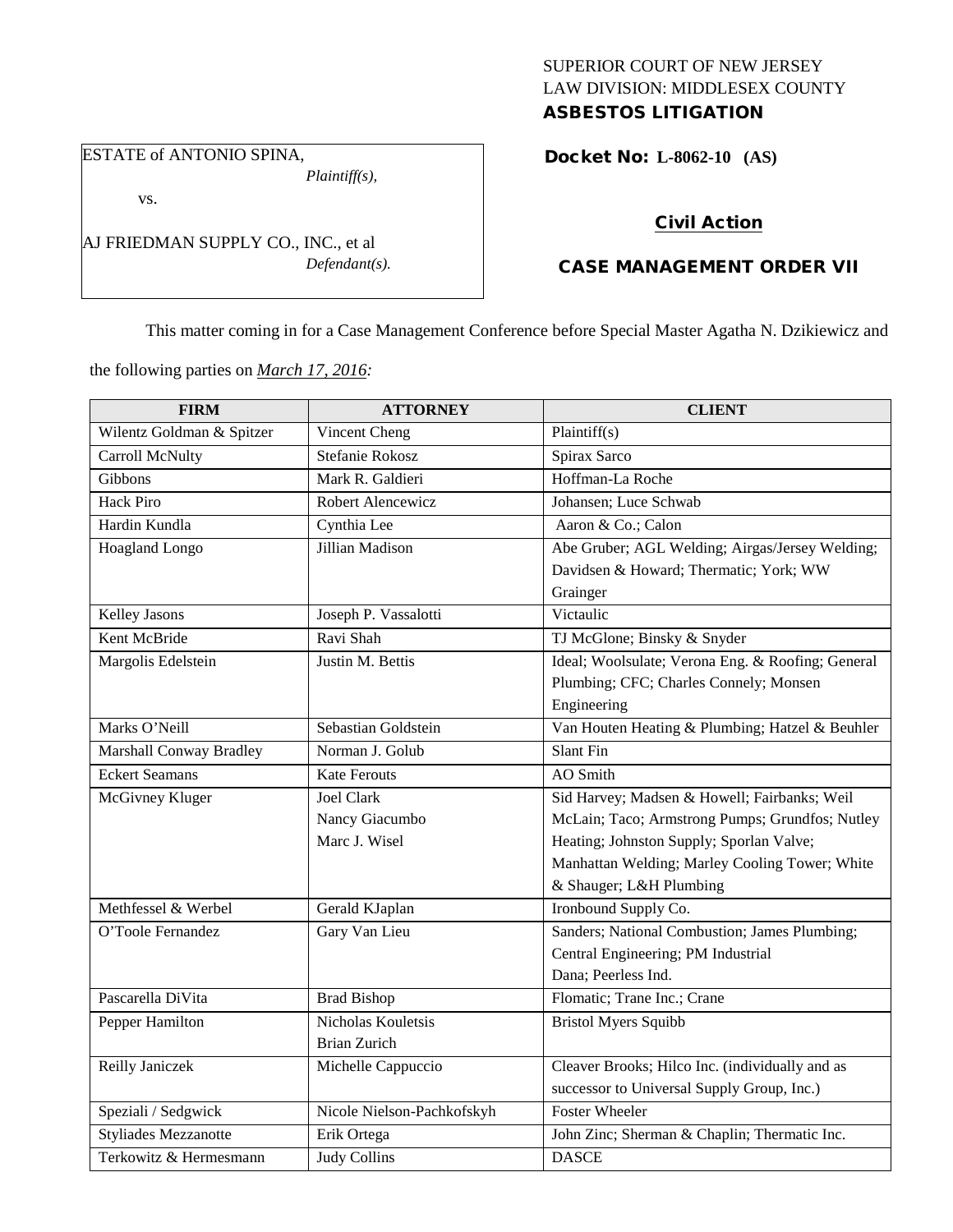| Tierrney Law Office    | Michael Murphy         | AJ Friedman Supply Co., Inc. |
|------------------------|------------------------|------------------------------|
| Wilbraham Lawler       | Tritin Fabro           | Dunphey-Smith Corp.          |
| Morgan Lewis Bockius   | Christopher Iannicelli | <b>ITT</b>                   |
| Delany McBride         | Nicole Duffy           |                              |
| Pashman Stein          | Michael J. Zaller      | <b>Broad Supply</b>          |
| <b>Langsam Stevens</b> | <b>Robert Stickley</b> | Zy-Tech                      |
| <b>McElroy Deutsch</b> | Joseph Rasnek          | Burnham                      |

IT IS on this **17th** day of **March, 2016**, *effective from the conference date;*

### ORDERED as follows:

Counsel receiving this Order through computerized electronic medium (E-Mail) shall be deemed by the court to have received a copy of the filed original court document. Any document served pursuant to this Order shall be deemed to be served by mail pursuant to *R*.1:5-2.

Defense counsel shall notify plaintiff's counsel within thirty (30) days of the date of this Order if their client was incorrectly named in the Complaint. Counsel may be barred from raising this defense at a later time for failure to comply.

### **DISCOVERY**

- June 17, 2016 Fact discovery, including depositions, shall be completed by this date. Plaintiff's counsel shall contact the Special Master within one week of this deadline if all fact discovery is not completed.
- July 18, 2016 Depositions of corporate representatives shall be completed by this date.

#### **EARLY SETTLEMENT**

July 29, 2016 Settlement demands shall be served on all counsel and the Special Master by this date.

**August 23, 2016 @ 9:30am** Early Settlement conference. All defense counsel shall appear with authority to negotiate settlement and have a representative authorized to negotiate settlement available by phone. Any request to be excused from the settlement conference shall be made to the Special Master no later than 4:00pm of the day prior to the conference.

#### **SUMMARY JUDGMENT MOTION PRACTICE**

- August 19, 2016 Plaintiff's counsel shall advise, in writing, of intent not to oppose motions by this date.
- September 2, 2016 Summary judgment motions shall be filed no later than this date.
- September 30, 2016 Last return date for summary judgment motions.

#### **MEDICAL DEFENSE**

December 2, 2016 Defendants shall identify its medical experts and serve medical reports, if any, by this date. **In addition, defendants shall notify plaintiff's counsel (as well as all counsel of record) of a joinder in an expert medical defense by this date.**

\_\_\_\_\_\_\_\_\_\_\_\_\_\_\_\_\_\_\_\_\_\_\_\_\_\_\_\_\_\_\_\_\_\_\_\_\_\_\_\_\_\_\_\_\_\_\_\_\_\_\_\_\_\_\_\_\_\_\_\_\_\_\_\_\_\_\_\_\_\_\_\_\_\_\_\_\_\_\_\_\_\_\_\_\_\_\_\_\_\_\_\_\_\_\_\_\_\_\_\_\_\_\_\_\_\_\_\_\_\_